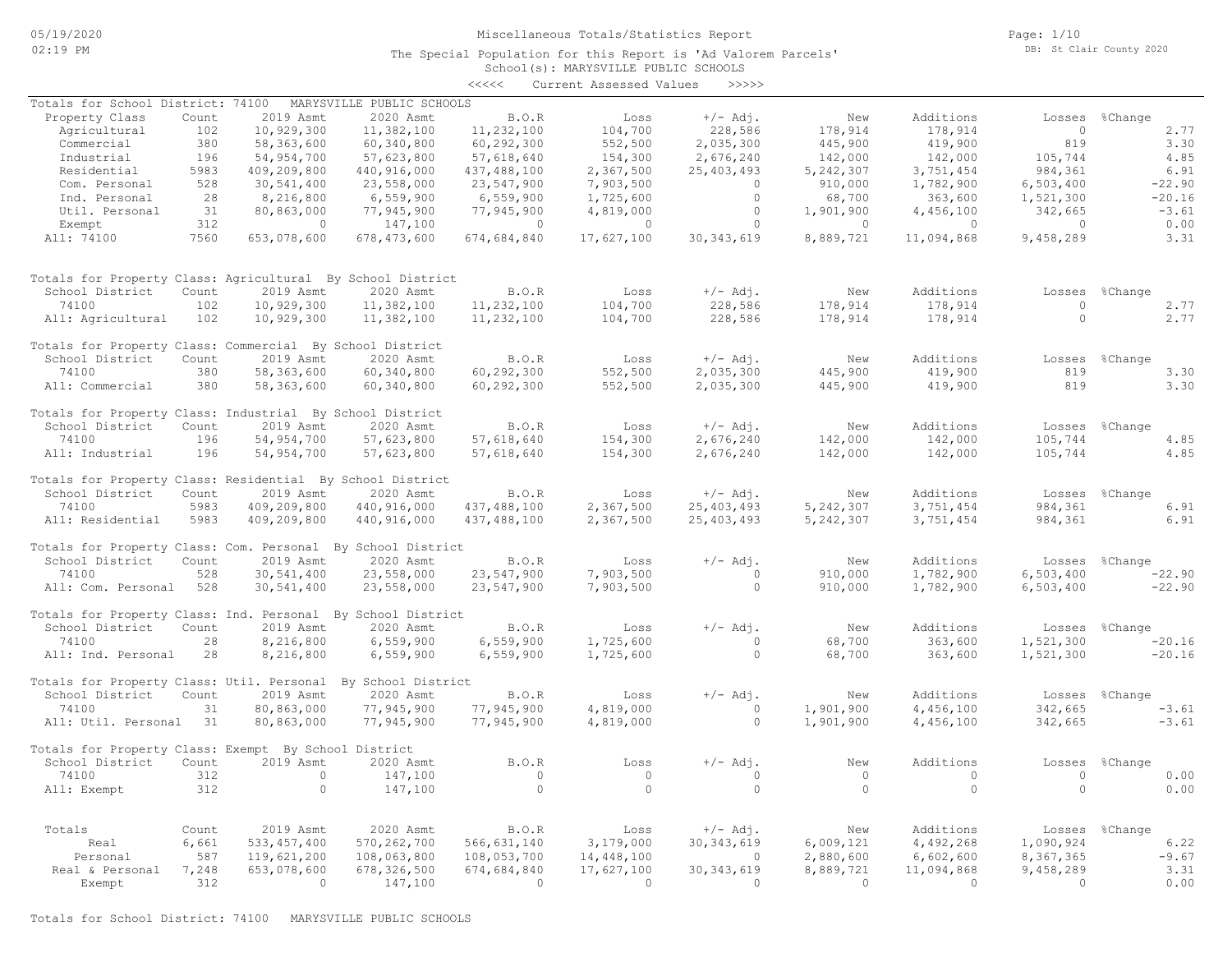#### School(s): MARYSVILLE PUBLIC SCHOOLS The Special Population for this Report is 'Ad Valorem Parcels'

| S.E.V., Taxable and Capped Values<br><<<< |  |  | >>>>> |  |
|-------------------------------------------|--|--|-------|--|
|-------------------------------------------|--|--|-------|--|

|                                                             |               |                            |                        |                           | $5.2.7.7$ candidate and capped $0.22.00$ |                        |                         |                          |                         |                            |
|-------------------------------------------------------------|---------------|----------------------------|------------------------|---------------------------|------------------------------------------|------------------------|-------------------------|--------------------------|-------------------------|----------------------------|
| Property Class                                              | Count         | 2019 SEV                   | Fin SEV                | 2020 SEV                  | 2019 Tax                                 | Fin Tax                | 2020 Tax                | BOR Tax                  | 2020 Cap                | 2020 MCAP                  |
| Agricultural                                                | 102           | 10,929,300                 | 10,929,300             | 11,232,100                | 8,020,671                                | 7,893,263              | 8, 313, 313             | 8,195,677                | 8,276,300               | 8,158,664                  |
| Commercial                                                  | 380           | 58,363,600                 | 58,001,500             | 60, 292, 300              | 44,644,364                               | 44,548,725             | 45,779,127              | 45,777,026               | 45,753,768              | 45, 753, 768               |
| Industrial                                                  | 196           | 54,954,700                 | 54, 954, 700           | 57,618,640                | 43,537,618                               | 43,537,618             | 44,990,760              | 44,985,600               | 44,398,985              | 44,398,985                 |
| Residential                                                 | 5983          | 409,209,800                | 408, 467, 021          | 437,488,100               | 327, 401, 130                            | 326,783,611            | 343,011,102             | 340, 456, 369            | 338,635,853             | 336, 327, 237              |
| Com. Personal                                               | 528           | 30,541,400                 | 30,426,600             | 23,547,900                | 30,541,400                               | 30,426,600             | 23,558,000              | 23,547,900               | 23,558,000              | 23,547,900                 |
| Ind. Personal                                               | 28            | 8,216,800                  | 8,216,800              | 6,559,900                 | 8,216,800                                | 8,216,800              | 6,559,900               | 6,559,900                | 6,559,900               | 6,559,900                  |
| Util. Personal                                              | 31            | 80,863,000                 | 76,971,900             | 77,945,900                | 80,726,141                               | 76,835,041             | 77,873,578              | 77,873,578               | 77,936,766              | 77,936,766                 |
| Exempt                                                      | 312           | $\overline{0}$             | $\circ$                | $\circ$                   | $\circ$                                  | $\circ$                | 147,100                 | $\circ$                  | 102,478                 | $\circ$                    |
| All: 74100                                                  | 7560          | 653,078,600                | 647, 967, 821          | 674,684,840               | 543,088,124                              | 538, 241, 658          | 550, 232, 880           | 547,396,050              | 545, 222, 050           | 542,683,220                |
| Totals for Property Class: Agricultural By School District  |               |                            |                        |                           |                                          |                        |                         |                          |                         |                            |
| School District                                             | Count         | 2019 SEV                   | Fin SEV                | 2020 SEV                  | 2019 Tax                                 | Fin Tax                | 2020 Tax                | BOR Tax                  | 2020 Cap                | 2020 MCAP                  |
| 74100                                                       | 102           | 10,929,300                 | 10,929,300             | 11,232,100                | 8,020,671                                | 7,893,263              | 8, 313, 313             | 8,195,677                | 8,276,300               | 8,158,664                  |
| All: Agricultural                                           | 102           | 10,929,300                 | 10,929,300             | 11,232,100                | 8,020,671                                | 7,893,263              | 8, 313, 313             | 8,195,677                | 8,276,300               | 8,158,664                  |
|                                                             |               |                            |                        |                           |                                          |                        |                         |                          |                         |                            |
| Totals for Property Class: Commercial By School District    |               |                            |                        |                           |                                          |                        |                         |                          |                         |                            |
| School District                                             | Count         | 2019 SEV                   | Fin SEV                | 2020 SEV                  | 2019 Tax                                 | Fin Tax                | 2020 Tax                | BOR Tax                  | 2020 Cap                | 2020 MCAP                  |
| 74100                                                       | 380           | 58, 363, 600               | 58,001,500             | 60,292,300                | 44,644,364                               | 44, 548, 725           | 45,779,127              | 45,777,026               | 45,753,768              | 45, 753, 768               |
| All: Commercial                                             | 380           | 58,363,600                 | 58,001,500             | 60,292,300                | 44,644,364                               | 44,548,725             | 45,779,127              | 45,777,026               | 45,753,768              | 45,753,768                 |
|                                                             |               |                            |                        |                           |                                          |                        |                         |                          |                         |                            |
| Totals for Property Class: Industrial By School District    |               |                            |                        |                           |                                          |                        |                         |                          |                         |                            |
| School District                                             | Count         | 2019 SEV                   | Fin SEV                | 2020 SEV                  | 2019 Tax                                 | Fin Tax                | 2020 Tax                | BOR Tax                  | 2020 Cap                | 2020 MCAP                  |
| 74100                                                       | 196           | 54,954,700                 | 54,954,700             | 57,618,640                | 43,537,618                               | 43,537,618             | 44,990,760              | 44,985,600               | 44,398,985              | 44,398,985                 |
| All: Industrial                                             | 196           | 54, 954, 700               | 54,954,700             | 57,618,640                | 43,537,618                               | 43,537,618             | 44,990,760              | 44,985,600               | 44,398,985              | 44,398,985                 |
|                                                             |               |                            |                        |                           |                                          |                        |                         |                          |                         |                            |
| Totals for Property Class: Residential By School District   |               |                            |                        |                           |                                          |                        |                         |                          |                         |                            |
| School District                                             | Count<br>5983 | 2019 SEV                   | Fin SEV<br>408,467,021 | 2020 SEV<br>437, 488, 100 | 2019 Tax<br>327, 401, 130                | Fin Tax<br>326,783,611 | 2020 Tax<br>343,011,102 | BOR Tax<br>340, 456, 369 | 2020 Cap<br>338,635,853 | 2020 MCAP<br>336, 327, 237 |
| 74100<br>All: Residential                                   | 5983          | 409,209,800<br>409,209,800 | 408, 467, 021          | 437,488,100               | 327, 401, 130                            | 326,783,611            | 343,011,102             | 340,456,369              | 338,635,853             | 336, 327, 237              |
|                                                             |               |                            |                        |                           |                                          |                        |                         |                          |                         |                            |
| Totals for Property Class: Com. Personal By School District |               |                            |                        |                           |                                          |                        |                         |                          |                         |                            |
| School District                                             | Count         | 2019 SEV                   | Fin SEV                | 2020 SEV                  | 2019 Tax                                 | Fin Tax                | 2020 Tax                | BOR Tax                  | 2020 Cap                | 2020 MCAP                  |
| 74100                                                       | 528           | 30,541,400                 | 30,426,600             | 23,547,900                | 30,541,400                               | 30,426,600             | 23,558,000              | 23,547,900               | 23,558,000              | 23,547,900                 |
| All: Com. Personal                                          | 528           | 30,541,400                 | 30,426,600             | 23,547,900                | 30,541,400                               | 30,426,600             | 23,558,000              | 23,547,900               | 23,558,000              | 23,547,900                 |
|                                                             |               |                            |                        |                           |                                          |                        |                         |                          |                         |                            |
| Totals for Property Class: Ind. Personal By School District |               |                            |                        |                           |                                          |                        |                         |                          |                         |                            |
| School District                                             | Count         | 2019 SEV                   | Fin SEV                | 2020 SEV                  | 2019 Tax                                 | Fin Tax                | 2020 Tax                | BOR Tax                  | 2020 Cap                | 2020 MCAP                  |
| 74100                                                       | 28            | 8,216,800                  | 8,216,800              | 6,559,900                 | 8,216,800                                | 8,216,800              | 6,559,900               | 6,559,900                | 6,559,900               | 6,559,900                  |
| All: Ind. Personal                                          | 28            | 8,216,800                  | 8,216,800              | 6,559,900                 | 8,216,800                                | 8,216,800              | 6,559,900               | 6,559,900                | 6,559,900               | 6,559,900                  |
| Totals for Property Class: Util. Personal                   |               |                            | By School District     |                           |                                          |                        |                         |                          |                         |                            |
| School District                                             | Count         | 2019 SEV                   | Fin SEV                | 2020 SEV                  | 2019 Tax                                 | Fin Tax                | 2020 Tax                | BOR Tax                  | 2020 Cap                | 2020 MCAP                  |
| 74100                                                       | 31            | 80,863,000                 | 76,971,900             | 77,945,900                | 80,726,141                               | 76,835,041             | 77,873,578              | 77,873,578               | 77,936,766              | 77,936,766                 |
| All: Util. Personal                                         | 31            | 80,863,000                 | 76,971,900             | 77,945,900                | 80,726,141                               | 76,835,041             | 77,873,578              | 77,873,578               | 77,936,766              | 77,936,766                 |
|                                                             |               |                            |                        |                           |                                          |                        |                         |                          |                         |                            |
| Totals for Property Class: Exempt By School District        |               |                            |                        |                           |                                          |                        |                         |                          |                         |                            |
| School District                                             | Count         | 2019 SEV                   | Fin SEV                | 2020 SEV                  | 2019 Tax                                 | Fin Tax                | 2020 Tax                | BOR Tax                  | 2020 Cap                | 2020 MCAP                  |
| 74100                                                       | 312           | $\circ$                    | $\circ$                | $\circ$                   | $\circ$                                  | $\circ$                | 147,100                 | $\circ$                  | 102,478                 | $\circ$                    |
| All: Exempt                                                 | 312           | $\circ$                    | $\circ$                | $\circ$                   | $\circ$                                  | $\circ$                | 147,100                 | $\circ$                  | 102,478                 | $\circ$                    |
|                                                             |               |                            |                        |                           |                                          |                        |                         |                          |                         |                            |
| Totals                                                      | Count         | 2019 SEV                   | Fin SEV                | 2020 SEV                  | 2019 Tax                                 | Fin Tax                | 2020 Tax                | BOR Tax                  | 2020 Cap                | 2020 MCAP                  |
| Real                                                        | 6,661         | 533, 457, 400              | 532, 352, 521          | 566, 631, 140             | 423,603,783                              | 422,763,217            | 442,094,302             | 439, 414, 672            | 437,064,906             | 434,638,654                |
| Personal                                                    | 587           | 119,621,200                | 115,615,300            | 108,053,700               | 119,484,341                              | 115, 478, 441          | 107,991,478             | 107,981,378              | 108,054,666             | 108,044,566                |
| Real & Personal                                             | 7,248         | 653,078,600                | 647, 967, 821          | 674,684,840               | 543,088,124                              | 538, 241, 658          | 550,085,780             | 547,396,050              | 545, 119, 572           | 542,683,220                |
| Exempt                                                      | 312           | $\bigcirc$                 | $\bigcirc$             | $\overline{0}$            | $\bigcirc$                               | $\bigcirc$             | 147,100                 | $\Omega$                 | 102,478                 | $\Omega$                   |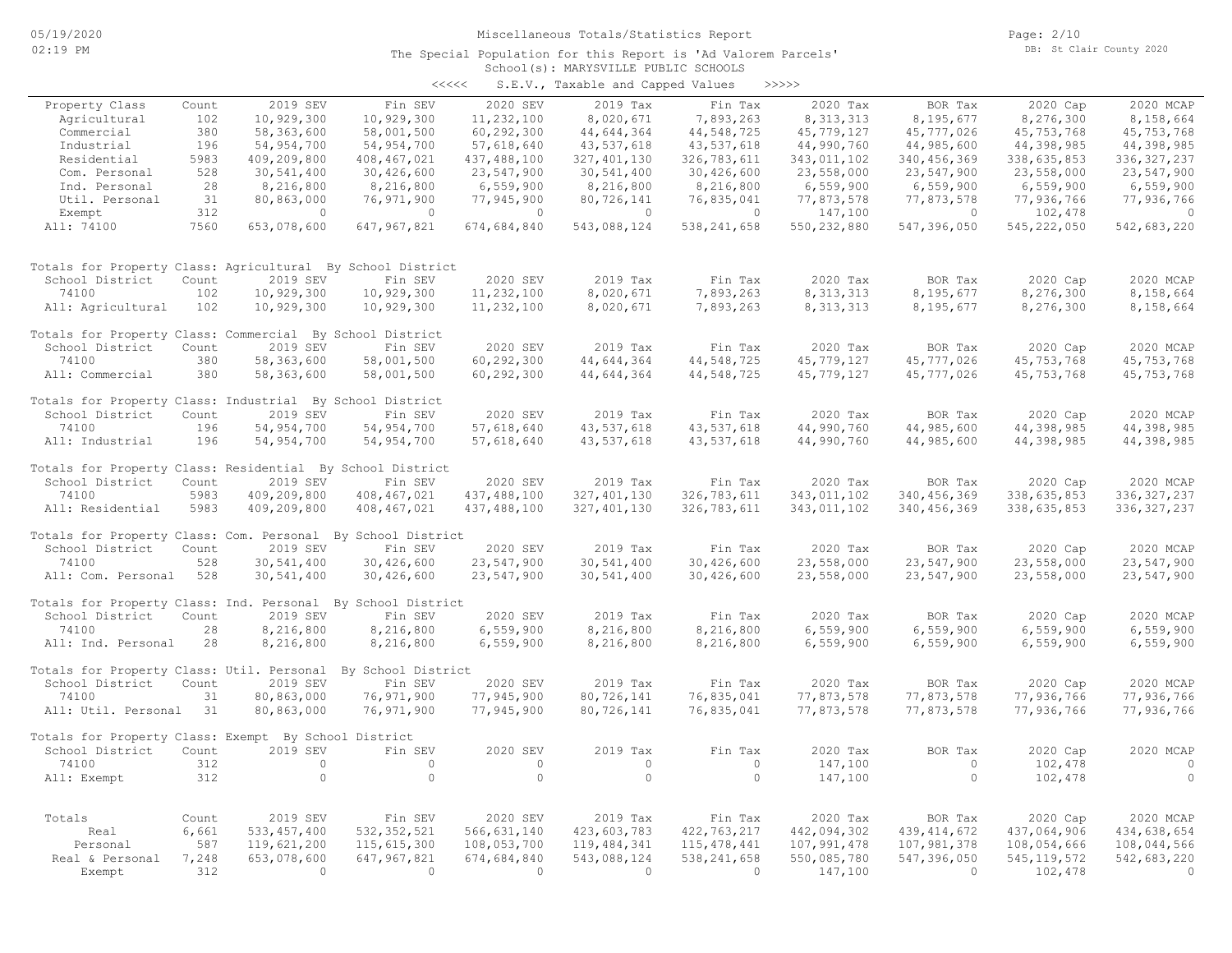# Miscellaneous Totals/Statistics Report

The Special Population for this Report is 'Ad Valorem Parcels'

Page: 3/10 DB: St Clair County 2020

#### School(s): MARYSVILLE PUBLIC SCHOOLS <<<<< PRE/MBT Percentage Times S.E.V. >>>>>

| Totals for School District: 74100                                       |                            |                                 | MARYSVILLE PUBLIC SCHOOLS                      |                |                            |                     |                |                       |                |
|-------------------------------------------------------------------------|----------------------------|---------------------------------|------------------------------------------------|----------------|----------------------------|---------------------|----------------|-----------------------|----------------|
| Property Class                                                          | Count                      | 2019 ORIG                       | 2019 ORIG                                      | Final PRE      | Final                      | W/O Winter          | W/O Winter     | 2020 ORIG             | 2020 ORIG      |
|                                                                         |                            | PRE                             | Non-PRE                                        |                | Non-PRE                    | PRE                 | Non-PRE        | PRE                   | Non-PRE        |
| Agricultural 98                                                         |                            | 10,598,101                      | 331,199                                        | 10,598,101     | 331,199                    | 10,598,101          | 331,199        | 10,930,450            | 301,650        |
| Commercial                                                              | 11                         | 254,900                         | 58,108,700                                     | 254,900        | 57,746,600                 | 254,900             | 57,746,600     | 297,800               | 59,994,500     |
| Industrial                                                              | $\overline{\phantom{a}}$ 2 | 513,900                         | 54,440,800                                     | 513,900        | 54,440,800                 | 513,900             | 54,440,800     | 582,400               | 57,036,240     |
| Residential                                                             | 4951                       | 372,596,825                     | 36,612,975                                     | 373, 612, 546  | 34,854,475                 | 372,982,246         | 35, 484, 775   | 400, 322, 450         | 37,165,650     |
| Com. Personal                                                           | 528                        | 30,541,400                      | $\begin{pmatrix} 1 & 1 \\ 0 & 1 \end{pmatrix}$ | 30,426,600     | $\overline{0}$             | 30,426,600          | $\overline{0}$ | 23,547,900            | $\circ$        |
| Ind. Personal                                                           | 28                         | 8,216,800                       | $\overline{0}$                                 | 8,216,800      | $\overline{0}$             | 8,216,800           | $\overline{0}$ | 6,559,900             | $\Omega$       |
| Util. Personal                                                          |                            | $\overline{0}$                  | 80,863,000                                     | $\sim$ 0       | 76,971,900                 | $\overline{0}$      | 76,971,900     | $\sim$ 0              | 77,945,900     |
| Exempt                                                                  |                            | $\frac{0}{3}$<br>$\overline{0}$ | $\overline{0}$                                 | $\overline{0}$ | $\overline{0}$             | $\overline{0}$      | $\overline{0}$ | $\overline{0}$        | $\overline{0}$ |
| All: 74100                                                              | 5,621                      | 422,721,926                     | 230, 356, 674                                  | 423,622,847    | 224, 344, 974              | 422,992,547         | 224,975,274    | 442,240,900           | 232, 443, 940  |
| Totals for Property Class: Agricultural By School District              |                            |                                 |                                                |                |                            |                     |                |                       |                |
| School District                                                         | Count                      | 2019 ORIG                       | 2019 ORIG                                      | Final PRE      | Final                      | W/O Winter          | W/O Winter     | 2020 ORIG             | 2020 ORIG      |
|                                                                         |                            | PRE                             | Non-PRE                                        |                | Non-PRE                    | PRE                 | Non-PRE        | PRE                   | Non-PRE        |
| 74100                                                                   | 98                         | 10,598,101                      | 331,199                                        | 10,598,101     | 331,199                    | 10,598,101          | 331,199        | 10,930,450            | 301,650        |
| All: Agricultural 98                                                    |                            | 10,598,101                      | 331,199                                        | 10,598,101     | 331,199                    | 10,598,101          | 331,199        | 10,930,450            | 301,650        |
| Totals for Property Class: Commercial By School District                |                            |                                 |                                                |                |                            |                     |                |                       |                |
| School District Count                                                   |                            | 2019 ORIG                       | 2019 ORIG                                      | Final PRE      | Final                      | W/O Winter          | W/O Winter     | 2020 ORIG             | 2020 ORIG      |
|                                                                         |                            | PRE                             | Non-PRE                                        |                | Non-PRE                    | PRE                 | Non-PRE        | PRE                   | Non-PRE        |
| 74100<br>$\sim$ $11$                                                    |                            | 254,900                         | 58,108,700                                     | 254,900        | 57,746,600                 |                     | 57,746,600     | 297,800               | 59,994,500     |
| All: Commercial 11                                                      |                            | 254,900                         | 58,108,700                                     | 254,900        | 57,746,600                 | 254,900<br>254,900  | 57,746,600     | 297,800               | 59,994,500     |
|                                                                         |                            |                                 |                                                |                |                            |                     |                |                       |                |
| Totals for Property Class: Industrial By School District                |                            |                                 |                                                |                |                            |                     |                |                       |                |
| School District Count                                                   |                            | 2019 ORIG                       | 2019 ORIG                                      | Final PRE      | Final                      | W/O Winter          | W/O Winter     | 2020 ORIG             | 2020 ORIG      |
|                                                                         |                            | PRE                             | Non-PRE                                        |                | Non-PRE                    | PRE                 | Non-PRE        | PRE<br>PRE<br>582,400 | Non-PRE        |
| 74100                                                                   | $\sim$ 2                   | 513,900                         | 54,440,800                                     | 513,900        | 54,440,800                 | 513,900             | 54,440,800     |                       | 57,036,240     |
| All: Industrial 2 513,900                                               |                            |                                 | 54,440,800                                     | 513,900        | 54,440,800                 | 513,900             | 54,440,800     | 582,400               | 57,036,240     |
| Totals for Property Class: Residential By School District               |                            |                                 |                                                |                |                            |                     |                |                       |                |
| School District                                                         | Count                      | 2019 ORIG                       | 2019 ORIG                                      | Final PRE      | Final                      | W/O Winter          | W/O Winter     | 2020 ORIG             | 2020 ORIG      |
|                                                                         |                            | PRE                             | Non-PRE                                        |                | Non-PRE                    | <b>EXERCISE PRE</b> | Non-PRE        | PRE                   | Non-PRE        |
| 74100                                                                   | 4951                       | 372,596,825                     | 36,612,975                                     |                | 373, 612, 546 34, 854, 475 | 372,982,246         | 35, 484, 775   | 400, 322, 450         | 37, 165, 650   |
| All: Residential                                                        | 4951                       | 372,596,825                     | 36,612,975                                     | 373,612,546    | 34,854,475                 | 372,982,246         | 35, 484, 775   | 400, 322, 450         | 37, 165, 650   |
|                                                                         |                            |                                 |                                                |                |                            |                     |                |                       |                |
| Totals for Property Class: Com. Personal By School District             |                            |                                 |                                                |                |                            |                     |                |                       |                |
| School District                                                         | Count                      | 2019 ORIG                       | 2019 ORIG                                      | Final PRE      | Final                      | W/O Winter          | W/O Winter     | 2020 ORIG             | 2020 ORIG      |
|                                                                         |                            | PRE                             | Non-PRE                                        |                | Non-PRE                    | PRE                 | Non-PRE        | PRE                   | Non-PRE        |
| 74100                                                                   | 528                        | 30,541,400                      | $\begin{array}{c} 0 \\ 0 \end{array}$          |                | $30,426,600$ 0             | 30,426,600          | $\overline{0}$ | 23,547,900            | $\sim$ 0       |
| All: Com. Personal 528                                                  |                            | 30,541,400                      |                                                | 30,426,600     | $\overline{0}$             | 30,426,600          | $\overline{0}$ | 23,547,900            | $\overline{0}$ |
| Totals for Property Class: Ind. Personal By School District             |                            |                                 |                                                |                |                            |                     |                |                       |                |
| School District                                                         | Count                      | 2019 ORIG                       | 2019 ORIG                                      | Final PRE      | Final                      | W/O Winter          | W/O Winter     | 2020 ORIG             | 2020 ORIG      |
|                                                                         |                            | PRE                             | Non-PRE                                        |                | Non-PRE                    | PRE                 | Non-PRE        | PRE                   | Non-PRE        |
| 74100                                                                   | 28                         | 8,216,800                       | $\sim$ 0                                       | 8,216,800      | $\sim$ 0                   | 8,216,800           | $\sim$ 0       | 6,559,900             | $\sim$ 0       |
| All: Ind. Personal 28                                                   |                            | 8,216,800                       | $\begin{array}{c}\n0 \\ 1\n\end{array}$        | 8,216,800      | $\overline{a}$             | 8,216,800           | $\sim$ 0       | 6,559,900             | $\Omega$       |
|                                                                         |                            |                                 |                                                |                |                            |                     |                |                       |                |
| Totals for Property Class: Util. Personal By School District            |                            |                                 |                                                |                |                            |                     |                |                       |                |
| School District Count 2019 ORIG 2019 ORIG Final PRE                     |                            |                                 |                                                |                | Final                      | W/O Winter          | W/O Winter     | 2020 ORIG             | 2020 ORIG      |
|                                                                         |                            | PRE                             | Non-PRE                                        |                | Non-PRE                    | PRE                 | Non-PRE        | PRE                   | Non-PRE        |
| 74100                                                                   | $\circ$                    | $\mathbf{0}$                    | 80,863,000                                     | $\circ$        | 76,971,900                 | $\Omega$            | 76,971,900     | $\overline{0}$        | 77,945,900     |
| All: Util. Personal                                                     | $\circ$                    | $\circ$                         | 80,863,000                                     | $\circ$        | 76,971,900                 | $\circ$             | 76,971,900     | $\mathbf{0}$          | 77,945,900     |
|                                                                         |                            |                                 |                                                |                |                            |                     |                |                       |                |
| Totals for Property Class: Exempt By School District<br>School District | Count                      | 2019 ORIG                       | 2019 ORIG                                      | Final PRE      | Final                      | W/O Winter          | W/O Winter     | 2020 ORIG             | 2020 ORIG      |
|                                                                         |                            | PRE                             | Non-PRE                                        |                | Non-PRE                    | PRE                 | Non-PRE        | PRE                   | Non-PRE        |
| 74100                                                                   | 3                          | 0                               | 0                                              | 0              | 0                          | $\circ$             | 0              | $\circ$               | 0              |
| All: Exempt                                                             | 3                          | $\circ$                         | $\circ$                                        | $\circ$        | $\circ$                    | $\circ$             | $\circ$        | $\circ$               | $\circ$        |
|                                                                         |                            |                                 |                                                |                |                            |                     |                |                       |                |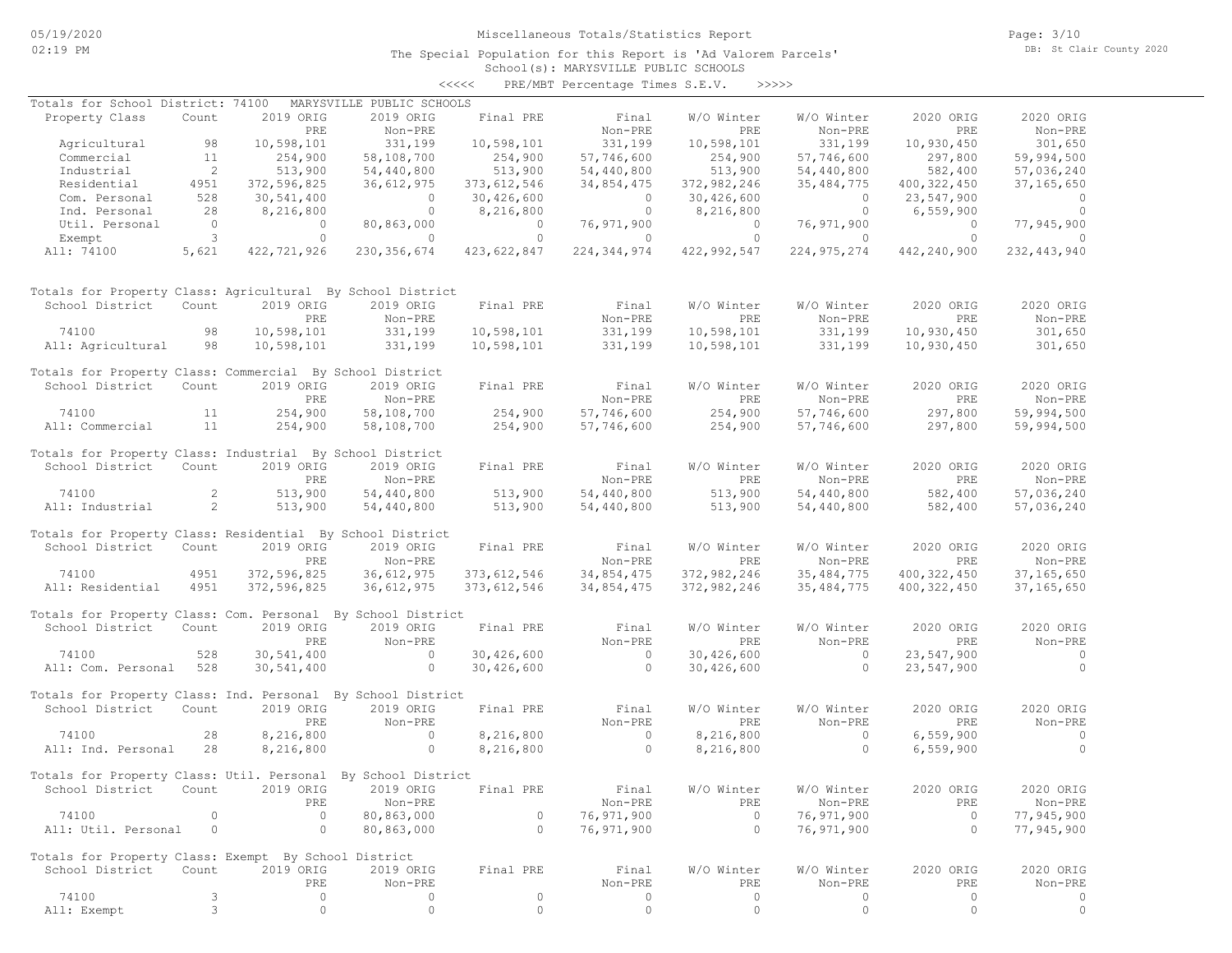05/19/2020 02:19 PM

# Miscellaneous Totals/Statistics Report

The Special Population for this Report is 'Ad Valorem Parcels'

Page: 4/10 DB: St Clair County 2020

School(s): MARYSVILLE PUBLIC SCHOOLS

<<<<< PRE/MBT Percentage Times S.E.V. >>>>>

| Totals             | Count | 2019 ORIG   | 2019 ORIG   | Final PRE     | Final         | W/O Winter    | W/O Winter  | 2020 ORIG   | 2020 ORIG   |
|--------------------|-------|-------------|-------------|---------------|---------------|---------------|-------------|-------------|-------------|
|                    |       | PRE         | Non-PRE     |               | Non-PRE       | PRE           | Non-PRE     | PRE         | Non-PRE     |
| Real               | 5,062 | 383,963,726 | 149,493,674 | 384, 979, 447 | 147, 373, 074 | 384, 349, 147 | 148,003,374 | 412,133,100 | 154,498,040 |
| Personal           | 556   | 38,758,200  | 80,863,000  | 38,643,400    | 76,971,900    | 38,643,400    | 76,971,900  | 30,107,800  | 77,945,900  |
| Personal<br>Real & | 5,618 | 422,721,926 | 230,356,674 | 423,622,847   | 224,344,974   | 422,992,547   | 224,975,274 | 442,240,900 | 232,443,940 |
| Exempt             |       |             |             |               |               |               |             |             |             |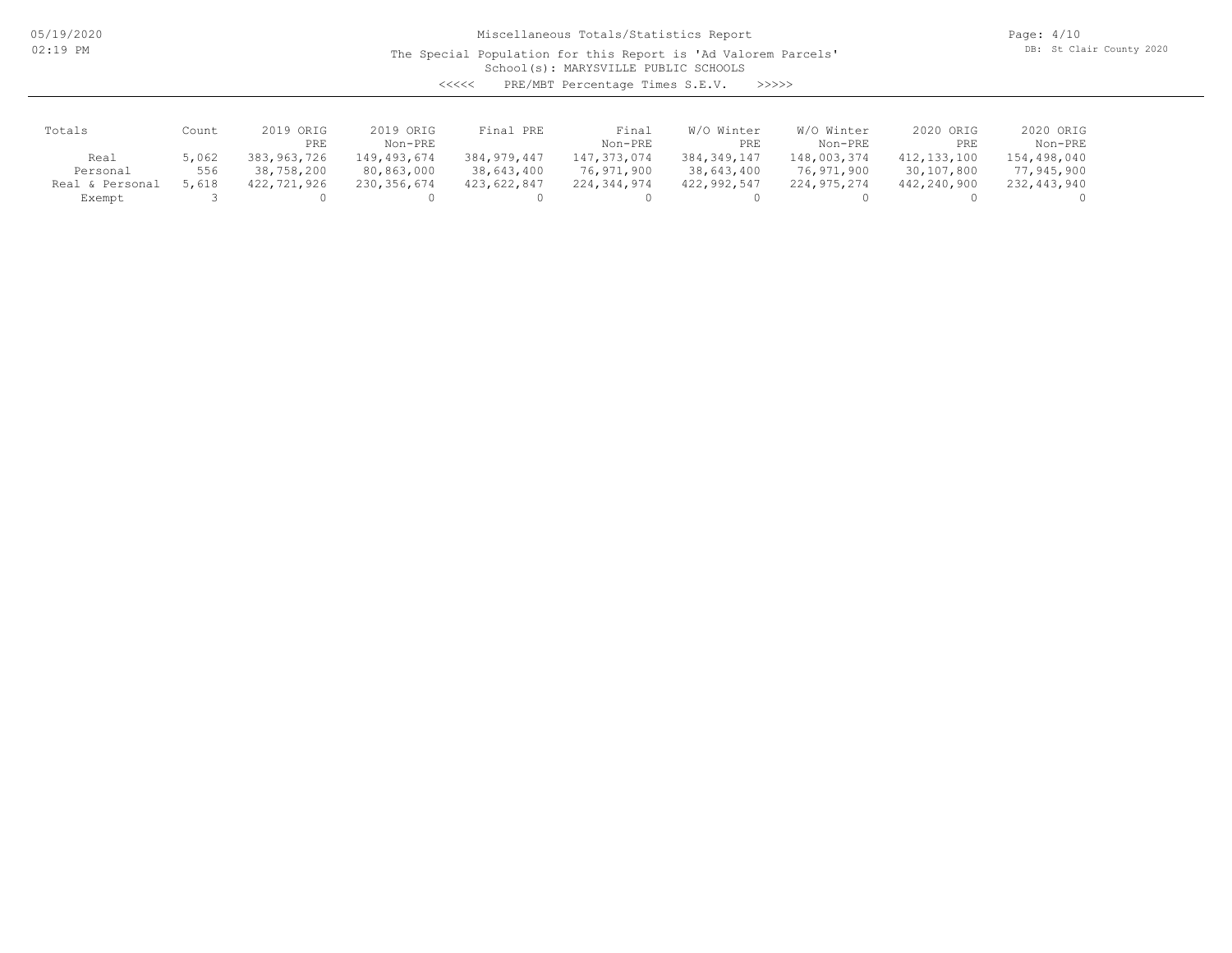# Miscellaneous Totals/Statistics Report

School(s): MARYSVILLE PUBLIC SCHOOLS The Special Population for this Report is 'Ad Valorem Parcels' Page: 5/10 DB: St Clair County 2020

#### <<<<< PRE/MBT Percentage Times Taxable >>>>>

| Totals for School District: 74100                            |                                       |                | MARYSVILLE PUBLIC SCHOOLS |                    |                                       |                       |                         |                |                |
|--------------------------------------------------------------|---------------------------------------|----------------|---------------------------|--------------------|---------------------------------------|-----------------------|-------------------------|----------------|----------------|
| Property Class                                               | Count                                 | 2019 ORIG      | 2019 ORIG                 | Final PRE          | Final                                 | W/O Winter            | W/O Winter              | 2020 ORIG      | 2020 ORIG      |
|                                                              |                                       | PRE            | Non-PRE                   |                    | Non-PRE                               | PRE                   | Non-PRE                 | PRE            | Non-PRE        |
| Agricultural 98                                              |                                       | 7,821,432      | 199,239                   | 7,694,024          | 199,239                               | 7,694,024             | 199,239                 | 7,959,480      | 236,197        |
| Commercial                                                   | 11                                    | 223,366        | 44,420,998                |                    | 44, 325, 359                          | 223,366               | 44, 325, 359            | 239,863        | 45,537,163     |
| Industrial                                                   | $\overline{2}$                        | 339,697        | 43,197,921                | 223,366<br>339,697 | 43,197,921                            | 339,697               | 43,197,921              | 346,151        | 44,639,449     |
| Residential                                                  | 4951                                  | 298, 116, 244  | 29,284,886                | 299,161,907        | 27,621,704                            | 298,602,618           | 28,180,993              | 312,082,978    | 28, 373, 391   |
| Com. Personal                                                | 528                                   | 30,541,400     | $\overline{0}$            | 30,426,600         |                                       | 30,426,600            | $\overline{0}$          | 23,547,900     | $\bigcirc$     |
| Ind. Personal                                                | 28                                    | 8,216,800      | $\overline{0}$            | 8,216,800          | $\begin{array}{c} 0 \\ 0 \end{array}$ | 8,216,800             | $\overline{0}$          | 6,559,900      | $\overline{0}$ |
| Util. Personal                                               |                                       | $\overline{0}$ | 80,726,141                | $\overline{0}$     | 76,835,041                            | $\overline{0}$        | 76,835,041              | $\overline{0}$ | 77,873,578     |
|                                                              | $\begin{array}{c} 0 \\ 3 \end{array}$ | $\overline{0}$ | $\overline{0}$            | $\overline{0}$     | $\overline{0}$                        | $\overline{0}$        | $\overline{0}$          | $\overline{0}$ | $\overline{0}$ |
| Exempt<br>All: 74100                                         | 5621                                  |                | 197,829,185               |                    | 192,179,264                           |                       | 345,503,105 192,738,553 | 350,736,272    | 196,659,778    |
|                                                              |                                       | 345, 258, 939  |                           | 346,062,394        |                                       |                       |                         |                |                |
| Totals for Property Class: Agricultural By School District   |                                       |                |                           |                    |                                       |                       |                         |                |                |
| School District                                              | Count                                 | 2019 ORIG      | 2019 ORIG                 | Final PRE          | Final                                 | W/O Winter            | W/O Winter              | 2020 ORIG      | 2020 ORIG      |
|                                                              |                                       | PRE            | Non-PRE                   |                    | Non-PRE                               | PRE                   | Non-PRE                 | PRE            | Non-PRE        |
| 74100                                                        | 98                                    | 7,821,432      | 199,239                   | 7,694,024          | 199,239                               | 7,694,024             | 199,239                 | 7,959,480      | 236,197        |
| All: Agricultural                                            | 98                                    | 7,821,432      | 199,239                   | 7,694,024          | 199,239                               | 7,694,024             | 199,239                 | 7,959,480      | 236,197        |
| Totals for Property Class: Commercial By School District     |                                       |                |                           |                    |                                       |                       |                         |                |                |
| School District Count                                        |                                       | 2019 ORIG      | 2019 ORIG                 | Final PRE          | Final                                 | W/O Winter            | W/O Winter              | 2020 ORIG      | 2020 ORIG      |
|                                                              |                                       | PRE            | Non-PRE                   |                    | Non-PRE                               | PRE                   | Non-PRE                 | PRE            | Non-PRE        |
| 74100                                                        | 11                                    | 223,366        | 44,420,998                | 223,366            | 44, 325, 359                          | 223,366               | 44, 325, 359            | 239,863        | 45,537,163     |
| All: Commercial                                              | 11                                    | 223,366        | 44,420,998                | 223,366            | 44, 325, 359                          | 223,366               | 44, 325, 359            | 239,863        | 45,537,163     |
| Totals for Property Class: Industrial By School District     |                                       |                |                           |                    |                                       |                       |                         |                |                |
| School District                                              | Count                                 | 2019 ORIG      | 2019 ORIG                 | Final PRE          | Final                                 | W/O Winter            | W/O Winter              | 2020 ORIG      | 2020 ORIG      |
|                                                              |                                       | PRE            | Non-PRE                   |                    | Non-PRE                               | PRE                   | Non-PRE                 | PRE            | Non-PRE        |
| 74100                                                        | $\overline{2}$                        | 339,697        | 43,197,921                | 339,697<br>339,697 | 43,197,921                            | 339,697               | 43,197,921              | 346,151        | 44,639,449     |
| All: Industrial                                              | $\sim$ 2                              | 339,697        | 43,197,921                |                    | 43,197,921                            | 339,697               | 43,197,921              | 346,151        | 44,639,449     |
|                                                              |                                       |                |                           |                    |                                       |                       |                         |                |                |
| Totals for Property Class: Residential By School District    |                                       |                |                           |                    |                                       |                       |                         |                |                |
| School District                                              | Count                                 | 2019 ORIG      | 2019 ORIG                 | Final PRE          | Final                                 | W/O Winter            | W/O Winter              | 2020 ORIG      | 2020 ORIG      |
|                                                              |                                       | PRE            | Non-PRE                   |                    | Non-PRE                               | <b>Example 18 PRE</b> | Non-PRE                 | PRE            | Non-PRE        |
| 74100                                                        | 4951                                  | 298, 116, 244  | 29,284,886                | 299,161,907        | 27,621,704                            | 298,602,618           | 28,180,993              | 312,082,978    | 28, 373, 391   |
| All: Residential                                             | 4951                                  | 298, 116, 244  | 29,284,886                | 299,161,907        | 27,621,704                            | 298,602,618           | 28,180,993              | 312,082,978    | 28, 373, 391   |
| Totals for Property Class: Com. Personal By School District  |                                       |                |                           |                    |                                       |                       |                         |                |                |
| School District                                              | Count                                 | 2019 ORIG      | 2019 ORIG                 | Final PRE          | Final                                 | W/O Winter            | W/O Winter              | 2020 ORIG      | 2020 ORIG      |
|                                                              |                                       | PRE            | Non-PRE                   |                    | Non-PRE                               | PRE                   | Non-PRE                 | PRE            | Non-PRE        |
| 74100                                                        | 528                                   | 30,541,400     | $\sim$ 0                  | 30,426,600         | $\overline{0}$                        | 30,426,600            | $\overline{0}$          | 23,547,900     | $\sim$ 0       |
| All: Com. Personal 528                                       |                                       |                | $\overline{0}$            |                    | $\overline{0}$                        |                       | $\overline{0}$          |                | $\overline{0}$ |
|                                                              |                                       | 30,541,400     |                           | 30,426,600         |                                       | 30,426,600            |                         | 23,547,900     |                |
| Totals for Property Class: Ind. Personal By School District  |                                       |                |                           |                    |                                       |                       |                         |                |                |
| School District                                              | Count                                 | 2019 ORIG      | 2019 ORIG                 | Final PRE          | Final                                 | W/O Winter            | W/O Winter              | 2020 ORIG      | 2020 ORIG      |
|                                                              |                                       | PRE            | Non-PRE                   |                    | Non-PRE                               | PRE                   | Non-PRE                 | PRE            | Non-PRE        |
| 74100                                                        | 28                                    | 8,216,800      | $\overline{0}$            | 8,216,800          | $\sim$ 0                              | 8,216,800             | $\sim$ 0                | 6,559,900      | $\overline{0}$ |
| All: Ind. Personal                                           | 28                                    | 8,216,800      | $\circ$                   | 8,216,800          | $\sim$ 0                              | 8,216,800             | $\circ$                 | 6,559,900      | $\Omega$       |
|                                                              |                                       |                |                           |                    |                                       |                       |                         |                |                |
| Totals for Property Class: Util. Personal By School District |                                       |                |                           |                    |                                       |                       |                         |                |                |
| School District Count 2019 ORIG 2019 ORIG Final PRE          |                                       |                |                           |                    | Final                                 | W/O Winter            | W/O Winter              | 2020 ORIG      | 2020 ORIG      |
|                                                              |                                       | PRE            | Non-PRE                   |                    | Non-PRE                               | PRE                   | Non-PRE                 | PRE            | Non-PRE        |
| 74100                                                        | 0                                     | $\circ$        | 80,726,141                | 0                  | 76,835,041                            | $\circ$               | 76,835,041              | $\overline{0}$ | 77,873,578     |
| All: Util. Personal                                          | $\overline{0}$                        | $\circ$        | 80,726,141                | $\circ$            | 76,835,041                            | $\circ$               | 76,835,041              | $\circ$        | 77,873,578     |
| Totals for Property Class: Exempt By School District         |                                       |                |                           |                    |                                       |                       |                         |                |                |
| School District                                              | Count                                 | 2019 ORIG      | 2019 ORIG                 | Final PRE          | Final                                 | W/O Winter            | W/O Winter              | 2020 ORIG      | 2020 ORIG      |
|                                                              |                                       | PRE            | Non-PRE                   |                    | Non-PRE                               | PRE                   | Non-PRE                 | PRE            | Non-PRE        |
| 74100                                                        | 3                                     | $\circ$        | 0                         | $\circ$            | 0                                     | $\circ$               | $\circ$                 | $\circ$        | 0              |
| All: Exempt                                                  | 3                                     | $\circ$        | $\circ$                   | $\circ$            | $\circ$                               | $\circ$               | $\circ$                 | $\circ$        | $\circ$        |
|                                                              |                                       |                |                           |                    |                                       |                       |                         |                |                |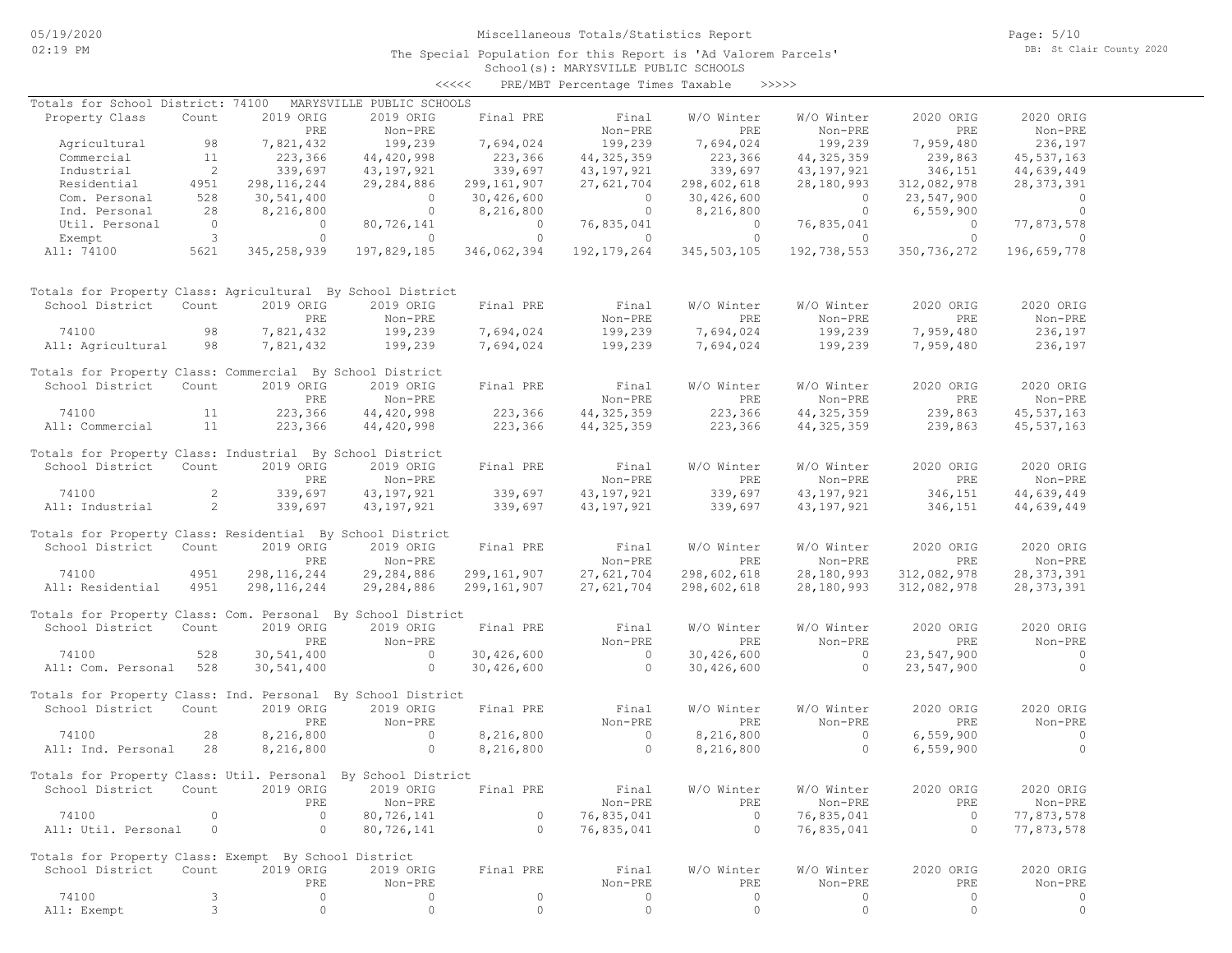05/19/2020 02:19 PM

# Miscellaneous Totals/Statistics Report

The Special Population for this Report is 'Ad Valorem Parcels'

Page: 6/10 DB: St Clair County 2020

School(s): MARYSVILLE PUBLIC SCHOOLS

| くくくくく | PRE/MBT Percentage Times Taxable |  |  | >>>>> |
|-------|----------------------------------|--|--|-------|
|-------|----------------------------------|--|--|-------|

| Totals          | Count | 2019 ORIG   | 2019 ORIG   | Final PRE   | Final         | W/O Winter  | W/O Winter  | 2020 ORIG   | 2020 ORIG   |
|-----------------|-------|-------------|-------------|-------------|---------------|-------------|-------------|-------------|-------------|
|                 |       | PRE         | Non-PRE     |             | Non-PRE       | PRE         | Non-PRE     | PRE         | Non-PRE     |
| Real            | 5,062 | 306,500,739 | 117,103,044 | 307,418,994 | 115,344,223   | 306,859,705 | 115,903,512 | 320,628,472 | 118,786,200 |
| Personal        | 556   | 38,758,200  | 80,726,141  | 38,643,400  | 76,835,041    | 38,643,400  | 76,835,041  | 30,107,800  | 77,873,578  |
| Real & Personal | 5,618 | 345,258,939 | 197,829,185 | 346,062,394 | 192, 179, 264 | 345,503,105 | 192,738,553 | 350,736,272 | 196,659,778 |
| Exempt          |       |             |             |             |               |             |             |             |             |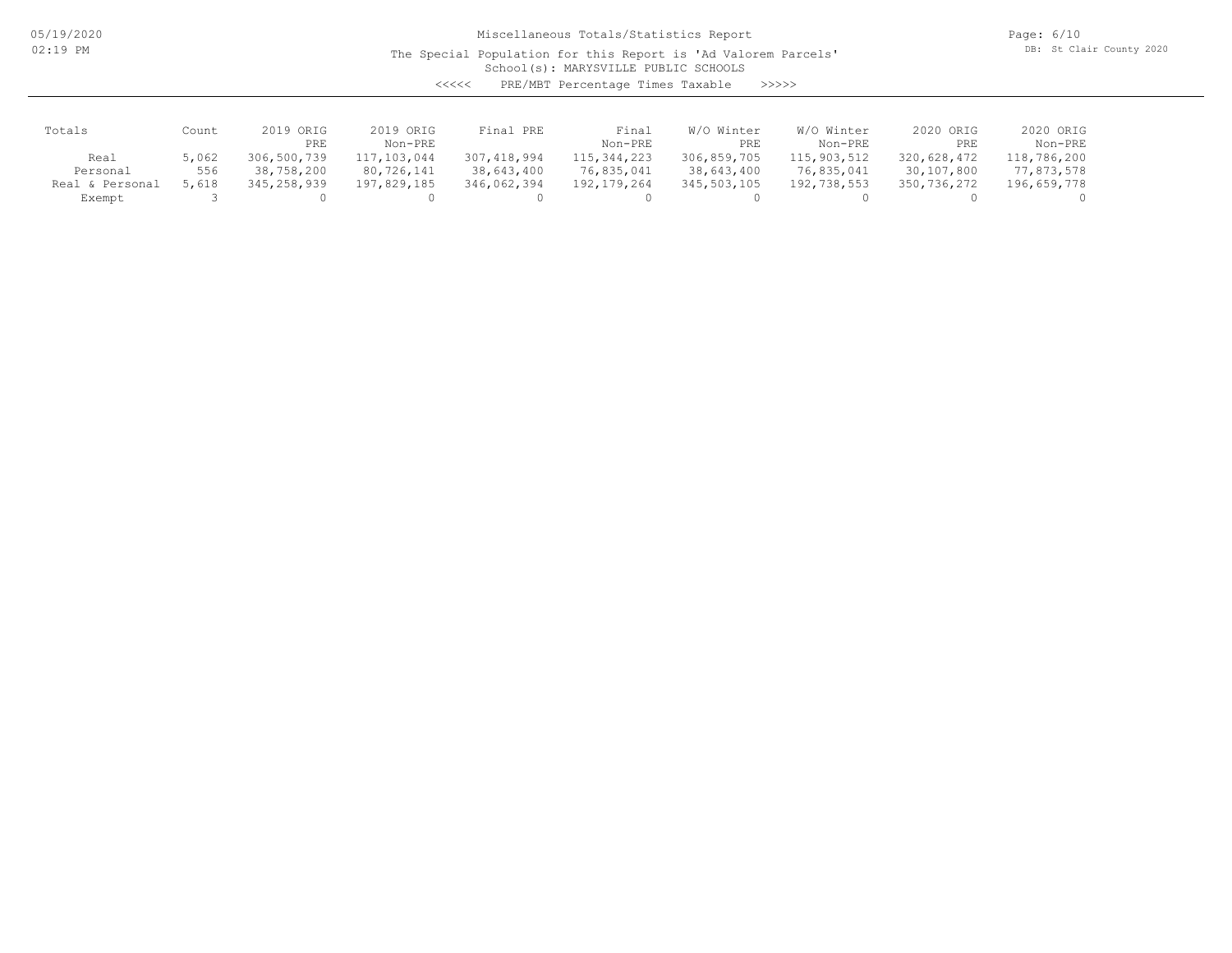\*\*\*\*\* DDA/LDFA Totals \*\*\*\*\*

|              |       | Base   | Current   | Current   | Current  | Final     | Final     | Final    |
|--------------|-------|--------|-----------|-----------|----------|-----------|-----------|----------|
| DDA/LDFA     | Count | Value  | Assessed  | Taxable   | Captured | Assessed  | Taxable   | Captured |
| SCHEFENACKER |       | 55,182 | 2,022,000 | L.636.164 |          | .,884,200 | .,605,657 |          |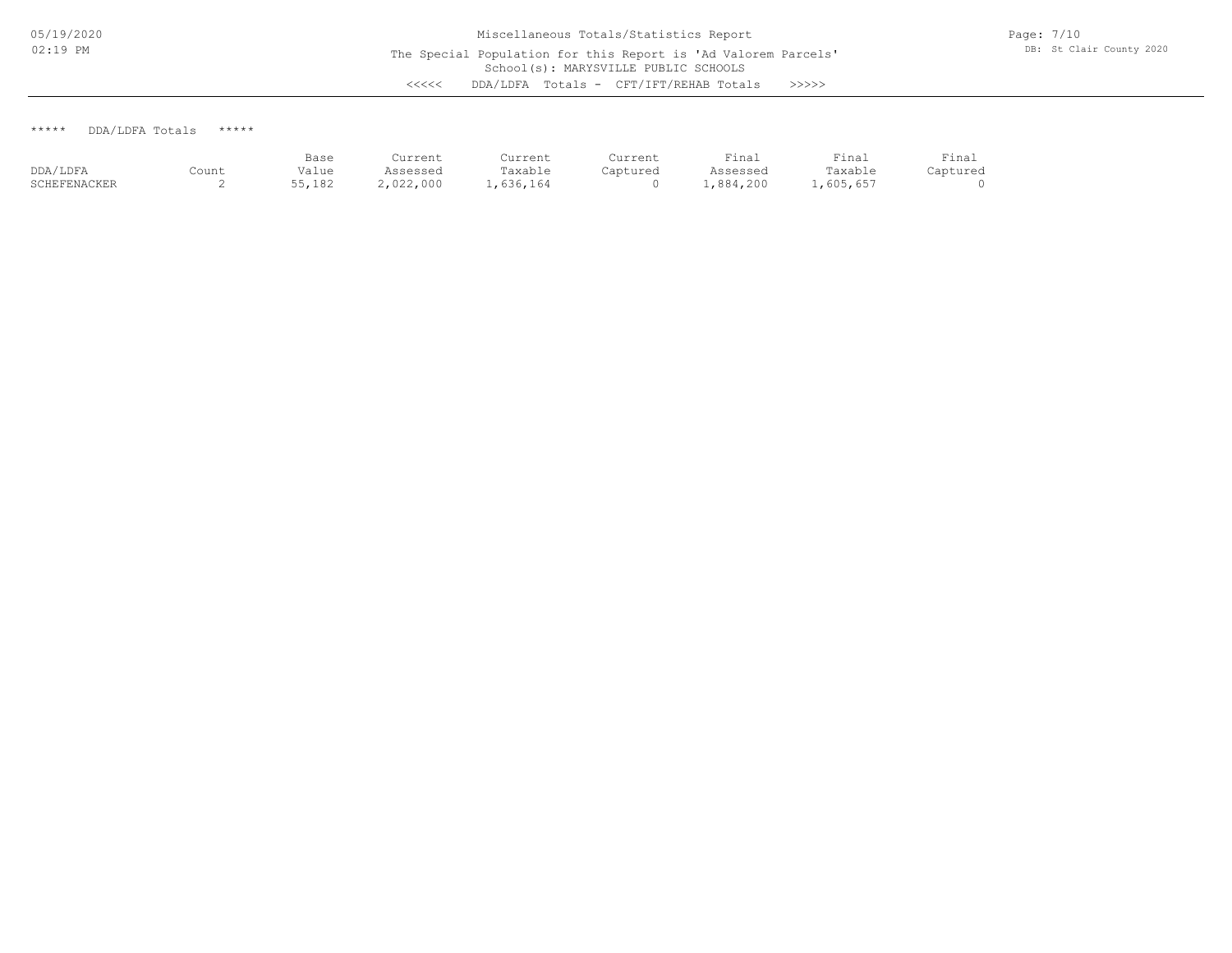| DDA/LDFA Totals<br>***** | ***** |
|--------------------------|-------|
|--------------------------|-------|

|          |       | Base      | Current  | Current | Current  | Final    | $r$ inal | Final |
|----------|-------|-----------|----------|---------|----------|----------|----------|-------|
| DDA/LDFA | Count | Value     | Assessed | ™axable | Captured | Assessed | Taxable  |       |
|          |       | _ _ _ _ _ | .        | .       |          | .        | .        |       |

SCHEFENACKER 2 55,182 2,022,000 1,636,164 0 1,884,200 1,605,657 0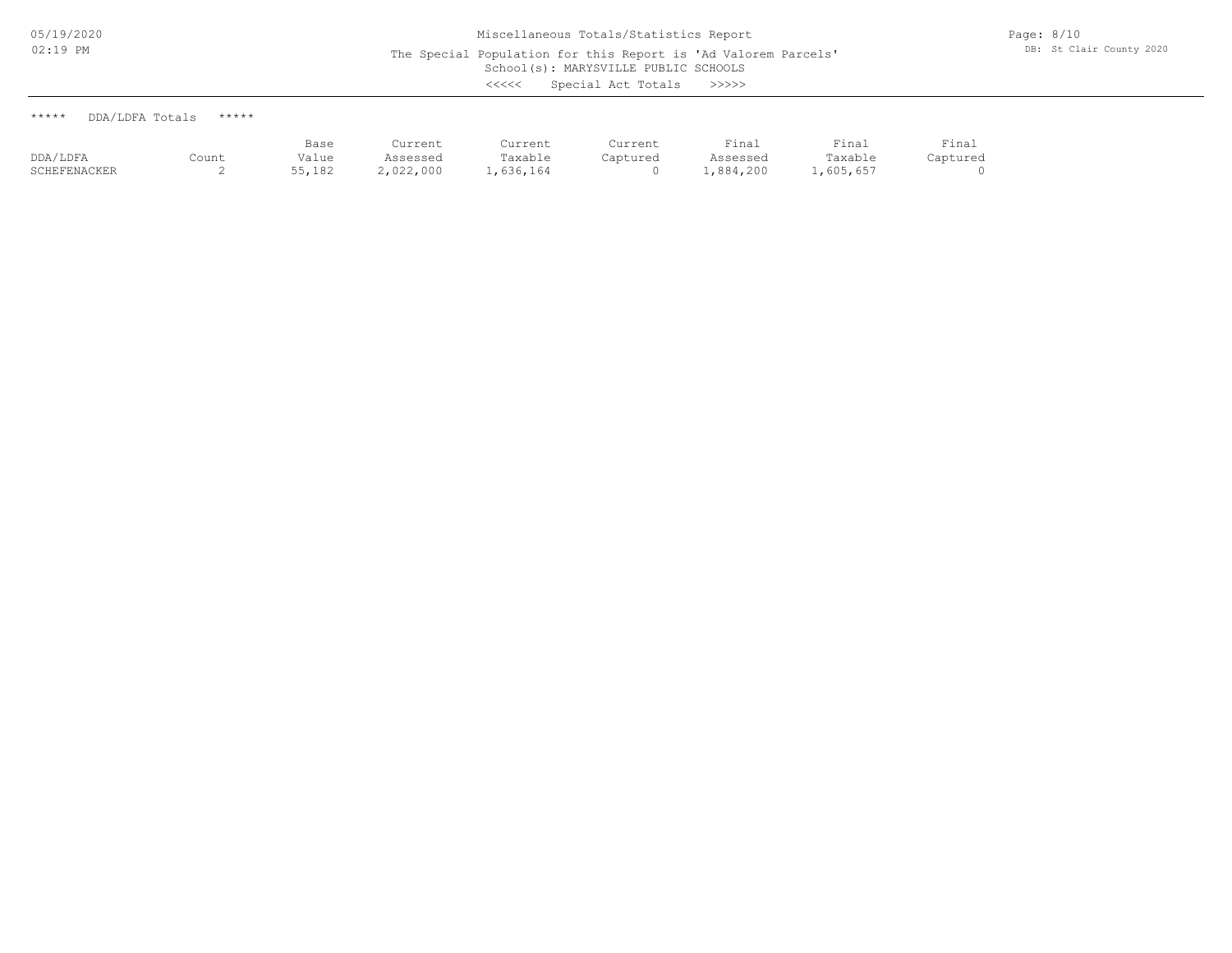### School(s): MARYSVILLE PUBLIC SCHOOLS The Special Population for this Report is 'Ad Valorem Parcels'

Page: 9/10 DB: St Clair County 2020

<<<<< Top 20 Statistics >>>>>

| ***** Top 20 S.E.V.s<br>*****<br>$03 - 999 - 0420 - 300$<br>ITC TRANSMISSION<br>\$<br>24,066,900<br>30-999-0370-000<br>\$<br>19,819,900<br>ENBRIDGE ENERGY LIMITED PART<br>\$<br>$03 - 999 - 0370 - 900$<br>MARYSVILLE HYDROCARBON LLC<br>12,905,500<br>\$<br>8,527,900<br>$03 - 051 - 0001 - 000$<br>NEW CARCO ACQUISITION LLC<br>\$<br>6,144,700<br>$03 - 999 - 0420 - 000$<br>DTE ENERGY COMPANY<br>\$<br>$03 - 007 - 1001 - 001$<br>5,446,400<br>MARYSVILLE GAS LIQUIDS COMPANY<br>\$<br>$03 - 999 - 5070 - 000$<br>SEMCO ENERGY GAS COMPANY<br>5,164,000<br>\$<br>5,029,800<br>$03 - 766 - 0007 - 000$<br>MEIJER INC<br>\$<br>4,964,700<br>03-007-1001-199<br>MARYSVILLE ETHANOL LLC<br>\$<br>3,538,100<br>03-999-3095-000<br>NOVA CHEMICALS INC<br>\$<br>3,335,900<br>$03 - 999 - 0075 - 000$<br>BLUEWATER NATURALGAS HOLDING LLC<br>\$<br>2,917,300<br>$30 - 999 - 0770 - 000$<br>SUNOCO INC<br>\$<br>2,335,300<br>$03 - 051 - 0033 - 300$<br>SCHEFENACKER VISION SYSTEMS<br>\$<br>2,333,400<br>25-999-0068-000<br>BLUEWATER NATURAL GAS HOLDING LLC<br>\$<br>2,237,900<br>25-999-0068-020<br>BLUEWATER NATURAL GAS HOLDING LLC<br>\$<br>2,087,100<br>$03 - 999 - 0740 - 000$<br>ENBRIDGE ENERGY LIMITED PARTNERSHIP<br>\$<br>2,022,000<br>$03 - 051 - 0033 - 000$<br>SMR AUTOMOTIVE SYSTEMS USA INC<br>\$<br>1,865,300<br>03-052-0039-341<br>RRJ HOLDINGS LLC<br>\$<br>30-999-0180-000<br>DTE ELECTRIC COMPANY<br>1,814,500<br>\$<br>1,788,700<br>$03 - 092 - 0030 - 001$<br>AMERICAN TAPE CO<br>Top 20 Taxable Values *****<br>*****<br>$03 - 999 - 0420 - 300$<br>ITC TRANSMISSION<br>\$<br>24,066,900<br>$30 - 999 - 0370 - 000$<br>\$<br>19,819,900<br>ENBRIDGE ENERGY LIMITED PART<br>\$<br>12,905,500<br>$03 - 999 - 0370 - 900$<br>MARYSVILLE HYDROCARBON LLC<br>\$<br>$03 - 051 - 0001 - 000$<br>NEW CARCO ACQUISITION LLC<br>6,503,787<br>\$<br>6,144,700<br>$03 - 999 - 0420 - 000$<br>DTE ENERGY COMPANY<br>\$<br>$03 - 999 - 5070 - 000$<br>SEMCO ENERGY GAS COMPANY<br>5,164,000<br>\$<br>4,790,652<br>$03 - 007 - 1001 - 001$<br>MARYSVILLE GAS LIQUIDS COMPANY<br>\$<br>4,656,015<br>03-007-1001-199<br>MARYSVILLE ETHANOL LLC<br>\$<br>3,886,811<br>03-766-0007-000<br>MEIJER INC<br>\$<br>3,538,100<br>03-999-3095-000<br>NOVA CHEMICALS INC<br>\$<br>3,335,900<br>03-999-0075-000<br>BLUEWATER NATURALGAS HOLDING LLC<br>\$<br>$30 - 999 - 0770 - 000$<br>2,917,300<br>SUNOCO INC<br>\$<br>2,333,400<br>25-999-0068-000<br>BLUEWATER NATURAL GAS HOLDING LLC<br>\$<br>2,237,900<br>25-999-0068-020<br>BLUEWATER NATURAL GAS HOLDING LLC<br>\$<br>$03 - 999 - 0740 - 000$<br>ENBRIDGE ENERGY LIMITED PARTNERSHIP<br>2,087,100<br>\$<br>30-999-0180-000<br>DTE ELECTRIC COMPANY<br>1,742,178<br>\$<br>1,709,780<br>03-052-0039-341<br>RRJ HOLDINGS LLC |
|--------------------------------------------------------------------------------------------------------------------------------------------------------------------------------------------------------------------------------------------------------------------------------------------------------------------------------------------------------------------------------------------------------------------------------------------------------------------------------------------------------------------------------------------------------------------------------------------------------------------------------------------------------------------------------------------------------------------------------------------------------------------------------------------------------------------------------------------------------------------------------------------------------------------------------------------------------------------------------------------------------------------------------------------------------------------------------------------------------------------------------------------------------------------------------------------------------------------------------------------------------------------------------------------------------------------------------------------------------------------------------------------------------------------------------------------------------------------------------------------------------------------------------------------------------------------------------------------------------------------------------------------------------------------------------------------------------------------------------------------------------------------------------------------------------------------------------------------------------------------------------------------------------------------------------------------------------------------------------------------------------------------------------------------------------------------------------------------------------------------------------------------------------------------------------------------------------------------------------------------------------------------------------------------------------------------------------------------------------------------------------------------------------------------------------------------------------------------------------------------------------------------------------------------------------------------------------------------------------------------------------------------------------------------------------------------------------------------------------------------------------------------------------|
|                                                                                                                                                                                                                                                                                                                                                                                                                                                                                                                                                                                                                                                                                                                                                                                                                                                                                                                                                                                                                                                                                                                                                                                                                                                                                                                                                                                                                                                                                                                                                                                                                                                                                                                                                                                                                                                                                                                                                                                                                                                                                                                                                                                                                                                                                                                                                                                                                                                                                                                                                                                                                                                                                                                                                                                |
|                                                                                                                                                                                                                                                                                                                                                                                                                                                                                                                                                                                                                                                                                                                                                                                                                                                                                                                                                                                                                                                                                                                                                                                                                                                                                                                                                                                                                                                                                                                                                                                                                                                                                                                                                                                                                                                                                                                                                                                                                                                                                                                                                                                                                                                                                                                                                                                                                                                                                                                                                                                                                                                                                                                                                                                |
|                                                                                                                                                                                                                                                                                                                                                                                                                                                                                                                                                                                                                                                                                                                                                                                                                                                                                                                                                                                                                                                                                                                                                                                                                                                                                                                                                                                                                                                                                                                                                                                                                                                                                                                                                                                                                                                                                                                                                                                                                                                                                                                                                                                                                                                                                                                                                                                                                                                                                                                                                                                                                                                                                                                                                                                |
|                                                                                                                                                                                                                                                                                                                                                                                                                                                                                                                                                                                                                                                                                                                                                                                                                                                                                                                                                                                                                                                                                                                                                                                                                                                                                                                                                                                                                                                                                                                                                                                                                                                                                                                                                                                                                                                                                                                                                                                                                                                                                                                                                                                                                                                                                                                                                                                                                                                                                                                                                                                                                                                                                                                                                                                |
|                                                                                                                                                                                                                                                                                                                                                                                                                                                                                                                                                                                                                                                                                                                                                                                                                                                                                                                                                                                                                                                                                                                                                                                                                                                                                                                                                                                                                                                                                                                                                                                                                                                                                                                                                                                                                                                                                                                                                                                                                                                                                                                                                                                                                                                                                                                                                                                                                                                                                                                                                                                                                                                                                                                                                                                |
|                                                                                                                                                                                                                                                                                                                                                                                                                                                                                                                                                                                                                                                                                                                                                                                                                                                                                                                                                                                                                                                                                                                                                                                                                                                                                                                                                                                                                                                                                                                                                                                                                                                                                                                                                                                                                                                                                                                                                                                                                                                                                                                                                                                                                                                                                                                                                                                                                                                                                                                                                                                                                                                                                                                                                                                |
|                                                                                                                                                                                                                                                                                                                                                                                                                                                                                                                                                                                                                                                                                                                                                                                                                                                                                                                                                                                                                                                                                                                                                                                                                                                                                                                                                                                                                                                                                                                                                                                                                                                                                                                                                                                                                                                                                                                                                                                                                                                                                                                                                                                                                                                                                                                                                                                                                                                                                                                                                                                                                                                                                                                                                                                |
|                                                                                                                                                                                                                                                                                                                                                                                                                                                                                                                                                                                                                                                                                                                                                                                                                                                                                                                                                                                                                                                                                                                                                                                                                                                                                                                                                                                                                                                                                                                                                                                                                                                                                                                                                                                                                                                                                                                                                                                                                                                                                                                                                                                                                                                                                                                                                                                                                                                                                                                                                                                                                                                                                                                                                                                |
|                                                                                                                                                                                                                                                                                                                                                                                                                                                                                                                                                                                                                                                                                                                                                                                                                                                                                                                                                                                                                                                                                                                                                                                                                                                                                                                                                                                                                                                                                                                                                                                                                                                                                                                                                                                                                                                                                                                                                                                                                                                                                                                                                                                                                                                                                                                                                                                                                                                                                                                                                                                                                                                                                                                                                                                |
|                                                                                                                                                                                                                                                                                                                                                                                                                                                                                                                                                                                                                                                                                                                                                                                                                                                                                                                                                                                                                                                                                                                                                                                                                                                                                                                                                                                                                                                                                                                                                                                                                                                                                                                                                                                                                                                                                                                                                                                                                                                                                                                                                                                                                                                                                                                                                                                                                                                                                                                                                                                                                                                                                                                                                                                |
|                                                                                                                                                                                                                                                                                                                                                                                                                                                                                                                                                                                                                                                                                                                                                                                                                                                                                                                                                                                                                                                                                                                                                                                                                                                                                                                                                                                                                                                                                                                                                                                                                                                                                                                                                                                                                                                                                                                                                                                                                                                                                                                                                                                                                                                                                                                                                                                                                                                                                                                                                                                                                                                                                                                                                                                |
|                                                                                                                                                                                                                                                                                                                                                                                                                                                                                                                                                                                                                                                                                                                                                                                                                                                                                                                                                                                                                                                                                                                                                                                                                                                                                                                                                                                                                                                                                                                                                                                                                                                                                                                                                                                                                                                                                                                                                                                                                                                                                                                                                                                                                                                                                                                                                                                                                                                                                                                                                                                                                                                                                                                                                                                |
|                                                                                                                                                                                                                                                                                                                                                                                                                                                                                                                                                                                                                                                                                                                                                                                                                                                                                                                                                                                                                                                                                                                                                                                                                                                                                                                                                                                                                                                                                                                                                                                                                                                                                                                                                                                                                                                                                                                                                                                                                                                                                                                                                                                                                                                                                                                                                                                                                                                                                                                                                                                                                                                                                                                                                                                |
|                                                                                                                                                                                                                                                                                                                                                                                                                                                                                                                                                                                                                                                                                                                                                                                                                                                                                                                                                                                                                                                                                                                                                                                                                                                                                                                                                                                                                                                                                                                                                                                                                                                                                                                                                                                                                                                                                                                                                                                                                                                                                                                                                                                                                                                                                                                                                                                                                                                                                                                                                                                                                                                                                                                                                                                |
|                                                                                                                                                                                                                                                                                                                                                                                                                                                                                                                                                                                                                                                                                                                                                                                                                                                                                                                                                                                                                                                                                                                                                                                                                                                                                                                                                                                                                                                                                                                                                                                                                                                                                                                                                                                                                                                                                                                                                                                                                                                                                                                                                                                                                                                                                                                                                                                                                                                                                                                                                                                                                                                                                                                                                                                |
|                                                                                                                                                                                                                                                                                                                                                                                                                                                                                                                                                                                                                                                                                                                                                                                                                                                                                                                                                                                                                                                                                                                                                                                                                                                                                                                                                                                                                                                                                                                                                                                                                                                                                                                                                                                                                                                                                                                                                                                                                                                                                                                                                                                                                                                                                                                                                                                                                                                                                                                                                                                                                                                                                                                                                                                |
|                                                                                                                                                                                                                                                                                                                                                                                                                                                                                                                                                                                                                                                                                                                                                                                                                                                                                                                                                                                                                                                                                                                                                                                                                                                                                                                                                                                                                                                                                                                                                                                                                                                                                                                                                                                                                                                                                                                                                                                                                                                                                                                                                                                                                                                                                                                                                                                                                                                                                                                                                                                                                                                                                                                                                                                |
|                                                                                                                                                                                                                                                                                                                                                                                                                                                                                                                                                                                                                                                                                                                                                                                                                                                                                                                                                                                                                                                                                                                                                                                                                                                                                                                                                                                                                                                                                                                                                                                                                                                                                                                                                                                                                                                                                                                                                                                                                                                                                                                                                                                                                                                                                                                                                                                                                                                                                                                                                                                                                                                                                                                                                                                |
|                                                                                                                                                                                                                                                                                                                                                                                                                                                                                                                                                                                                                                                                                                                                                                                                                                                                                                                                                                                                                                                                                                                                                                                                                                                                                                                                                                                                                                                                                                                                                                                                                                                                                                                                                                                                                                                                                                                                                                                                                                                                                                                                                                                                                                                                                                                                                                                                                                                                                                                                                                                                                                                                                                                                                                                |
|                                                                                                                                                                                                                                                                                                                                                                                                                                                                                                                                                                                                                                                                                                                                                                                                                                                                                                                                                                                                                                                                                                                                                                                                                                                                                                                                                                                                                                                                                                                                                                                                                                                                                                                                                                                                                                                                                                                                                                                                                                                                                                                                                                                                                                                                                                                                                                                                                                                                                                                                                                                                                                                                                                                                                                                |
|                                                                                                                                                                                                                                                                                                                                                                                                                                                                                                                                                                                                                                                                                                                                                                                                                                                                                                                                                                                                                                                                                                                                                                                                                                                                                                                                                                                                                                                                                                                                                                                                                                                                                                                                                                                                                                                                                                                                                                                                                                                                                                                                                                                                                                                                                                                                                                                                                                                                                                                                                                                                                                                                                                                                                                                |
|                                                                                                                                                                                                                                                                                                                                                                                                                                                                                                                                                                                                                                                                                                                                                                                                                                                                                                                                                                                                                                                                                                                                                                                                                                                                                                                                                                                                                                                                                                                                                                                                                                                                                                                                                                                                                                                                                                                                                                                                                                                                                                                                                                                                                                                                                                                                                                                                                                                                                                                                                                                                                                                                                                                                                                                |
|                                                                                                                                                                                                                                                                                                                                                                                                                                                                                                                                                                                                                                                                                                                                                                                                                                                                                                                                                                                                                                                                                                                                                                                                                                                                                                                                                                                                                                                                                                                                                                                                                                                                                                                                                                                                                                                                                                                                                                                                                                                                                                                                                                                                                                                                                                                                                                                                                                                                                                                                                                                                                                                                                                                                                                                |
|                                                                                                                                                                                                                                                                                                                                                                                                                                                                                                                                                                                                                                                                                                                                                                                                                                                                                                                                                                                                                                                                                                                                                                                                                                                                                                                                                                                                                                                                                                                                                                                                                                                                                                                                                                                                                                                                                                                                                                                                                                                                                                                                                                                                                                                                                                                                                                                                                                                                                                                                                                                                                                                                                                                                                                                |
|                                                                                                                                                                                                                                                                                                                                                                                                                                                                                                                                                                                                                                                                                                                                                                                                                                                                                                                                                                                                                                                                                                                                                                                                                                                                                                                                                                                                                                                                                                                                                                                                                                                                                                                                                                                                                                                                                                                                                                                                                                                                                                                                                                                                                                                                                                                                                                                                                                                                                                                                                                                                                                                                                                                                                                                |
|                                                                                                                                                                                                                                                                                                                                                                                                                                                                                                                                                                                                                                                                                                                                                                                                                                                                                                                                                                                                                                                                                                                                                                                                                                                                                                                                                                                                                                                                                                                                                                                                                                                                                                                                                                                                                                                                                                                                                                                                                                                                                                                                                                                                                                                                                                                                                                                                                                                                                                                                                                                                                                                                                                                                                                                |
|                                                                                                                                                                                                                                                                                                                                                                                                                                                                                                                                                                                                                                                                                                                                                                                                                                                                                                                                                                                                                                                                                                                                                                                                                                                                                                                                                                                                                                                                                                                                                                                                                                                                                                                                                                                                                                                                                                                                                                                                                                                                                                                                                                                                                                                                                                                                                                                                                                                                                                                                                                                                                                                                                                                                                                                |
|                                                                                                                                                                                                                                                                                                                                                                                                                                                                                                                                                                                                                                                                                                                                                                                                                                                                                                                                                                                                                                                                                                                                                                                                                                                                                                                                                                                                                                                                                                                                                                                                                                                                                                                                                                                                                                                                                                                                                                                                                                                                                                                                                                                                                                                                                                                                                                                                                                                                                                                                                                                                                                                                                                                                                                                |
|                                                                                                                                                                                                                                                                                                                                                                                                                                                                                                                                                                                                                                                                                                                                                                                                                                                                                                                                                                                                                                                                                                                                                                                                                                                                                                                                                                                                                                                                                                                                                                                                                                                                                                                                                                                                                                                                                                                                                                                                                                                                                                                                                                                                                                                                                                                                                                                                                                                                                                                                                                                                                                                                                                                                                                                |
|                                                                                                                                                                                                                                                                                                                                                                                                                                                                                                                                                                                                                                                                                                                                                                                                                                                                                                                                                                                                                                                                                                                                                                                                                                                                                                                                                                                                                                                                                                                                                                                                                                                                                                                                                                                                                                                                                                                                                                                                                                                                                                                                                                                                                                                                                                                                                                                                                                                                                                                                                                                                                                                                                                                                                                                |
|                                                                                                                                                                                                                                                                                                                                                                                                                                                                                                                                                                                                                                                                                                                                                                                                                                                                                                                                                                                                                                                                                                                                                                                                                                                                                                                                                                                                                                                                                                                                                                                                                                                                                                                                                                                                                                                                                                                                                                                                                                                                                                                                                                                                                                                                                                                                                                                                                                                                                                                                                                                                                                                                                                                                                                                |
|                                                                                                                                                                                                                                                                                                                                                                                                                                                                                                                                                                                                                                                                                                                                                                                                                                                                                                                                                                                                                                                                                                                                                                                                                                                                                                                                                                                                                                                                                                                                                                                                                                                                                                                                                                                                                                                                                                                                                                                                                                                                                                                                                                                                                                                                                                                                                                                                                                                                                                                                                                                                                                                                                                                                                                                |
|                                                                                                                                                                                                                                                                                                                                                                                                                                                                                                                                                                                                                                                                                                                                                                                                                                                                                                                                                                                                                                                                                                                                                                                                                                                                                                                                                                                                                                                                                                                                                                                                                                                                                                                                                                                                                                                                                                                                                                                                                                                                                                                                                                                                                                                                                                                                                                                                                                                                                                                                                                                                                                                                                                                                                                                |
|                                                                                                                                                                                                                                                                                                                                                                                                                                                                                                                                                                                                                                                                                                                                                                                                                                                                                                                                                                                                                                                                                                                                                                                                                                                                                                                                                                                                                                                                                                                                                                                                                                                                                                                                                                                                                                                                                                                                                                                                                                                                                                                                                                                                                                                                                                                                                                                                                                                                                                                                                                                                                                                                                                                                                                                |
|                                                                                                                                                                                                                                                                                                                                                                                                                                                                                                                                                                                                                                                                                                                                                                                                                                                                                                                                                                                                                                                                                                                                                                                                                                                                                                                                                                                                                                                                                                                                                                                                                                                                                                                                                                                                                                                                                                                                                                                                                                                                                                                                                                                                                                                                                                                                                                                                                                                                                                                                                                                                                                                                                                                                                                                |
|                                                                                                                                                                                                                                                                                                                                                                                                                                                                                                                                                                                                                                                                                                                                                                                                                                                                                                                                                                                                                                                                                                                                                                                                                                                                                                                                                                                                                                                                                                                                                                                                                                                                                                                                                                                                                                                                                                                                                                                                                                                                                                                                                                                                                                                                                                                                                                                                                                                                                                                                                                                                                                                                                                                                                                                |
|                                                                                                                                                                                                                                                                                                                                                                                                                                                                                                                                                                                                                                                                                                                                                                                                                                                                                                                                                                                                                                                                                                                                                                                                                                                                                                                                                                                                                                                                                                                                                                                                                                                                                                                                                                                                                                                                                                                                                                                                                                                                                                                                                                                                                                                                                                                                                                                                                                                                                                                                                                                                                                                                                                                                                                                |
|                                                                                                                                                                                                                                                                                                                                                                                                                                                                                                                                                                                                                                                                                                                                                                                                                                                                                                                                                                                                                                                                                                                                                                                                                                                                                                                                                                                                                                                                                                                                                                                                                                                                                                                                                                                                                                                                                                                                                                                                                                                                                                                                                                                                                                                                                                                                                                                                                                                                                                                                                                                                                                                                                                                                                                                |
|                                                                                                                                                                                                                                                                                                                                                                                                                                                                                                                                                                                                                                                                                                                                                                                                                                                                                                                                                                                                                                                                                                                                                                                                                                                                                                                                                                                                                                                                                                                                                                                                                                                                                                                                                                                                                                                                                                                                                                                                                                                                                                                                                                                                                                                                                                                                                                                                                                                                                                                                                                                                                                                                                                                                                                                |
|                                                                                                                                                                                                                                                                                                                                                                                                                                                                                                                                                                                                                                                                                                                                                                                                                                                                                                                                                                                                                                                                                                                                                                                                                                                                                                                                                                                                                                                                                                                                                                                                                                                                                                                                                                                                                                                                                                                                                                                                                                                                                                                                                                                                                                                                                                                                                                                                                                                                                                                                                                                                                                                                                                                                                                                |
|                                                                                                                                                                                                                                                                                                                                                                                                                                                                                                                                                                                                                                                                                                                                                                                                                                                                                                                                                                                                                                                                                                                                                                                                                                                                                                                                                                                                                                                                                                                                                                                                                                                                                                                                                                                                                                                                                                                                                                                                                                                                                                                                                                                                                                                                                                                                                                                                                                                                                                                                                                                                                                                                                                                                                                                |
| \$<br>$03 - 051 - 0033 - 000$<br>SMR AUTOMOTIVE SYSTEMS USA INC<br>1,636,164                                                                                                                                                                                                                                                                                                                                                                                                                                                                                                                                                                                                                                                                                                                                                                                                                                                                                                                                                                                                                                                                                                                                                                                                                                                                                                                                                                                                                                                                                                                                                                                                                                                                                                                                                                                                                                                                                                                                                                                                                                                                                                                                                                                                                                                                                                                                                                                                                                                                                                                                                                                                                                                                                                   |
| \$<br>1,545,800<br>25-999-0016-000<br>DTE ELECTRIC COMPANY                                                                                                                                                                                                                                                                                                                                                                                                                                                                                                                                                                                                                                                                                                                                                                                                                                                                                                                                                                                                                                                                                                                                                                                                                                                                                                                                                                                                                                                                                                                                                                                                                                                                                                                                                                                                                                                                                                                                                                                                                                                                                                                                                                                                                                                                                                                                                                                                                                                                                                                                                                                                                                                                                                                     |
| \$<br>$03 - 051 - 0033 - 300$<br>SCHEFENACKER VISION SYSTEMS<br>1,424,423                                                                                                                                                                                                                                                                                                                                                                                                                                                                                                                                                                                                                                                                                                                                                                                                                                                                                                                                                                                                                                                                                                                                                                                                                                                                                                                                                                                                                                                                                                                                                                                                                                                                                                                                                                                                                                                                                                                                                                                                                                                                                                                                                                                                                                                                                                                                                                                                                                                                                                                                                                                                                                                                                                      |
|                                                                                                                                                                                                                                                                                                                                                                                                                                                                                                                                                                                                                                                                                                                                                                                                                                                                                                                                                                                                                                                                                                                                                                                                                                                                                                                                                                                                                                                                                                                                                                                                                                                                                                                                                                                                                                                                                                                                                                                                                                                                                                                                                                                                                                                                                                                                                                                                                                                                                                                                                                                                                                                                                                                                                                                |
| ***** Top 20 Owners by Taxable Value *****                                                                                                                                                                                                                                                                                                                                                                                                                                                                                                                                                                                                                                                                                                                                                                                                                                                                                                                                                                                                                                                                                                                                                                                                                                                                                                                                                                                                                                                                                                                                                                                                                                                                                                                                                                                                                                                                                                                                                                                                                                                                                                                                                                                                                                                                                                                                                                                                                                                                                                                                                                                                                                                                                                                                     |
| 24,099,800 Taxable Value in 2 Parcel(s)<br>ITC TRANSMISSION<br>has                                                                                                                                                                                                                                                                                                                                                                                                                                                                                                                                                                                                                                                                                                                                                                                                                                                                                                                                                                                                                                                                                                                                                                                                                                                                                                                                                                                                                                                                                                                                                                                                                                                                                                                                                                                                                                                                                                                                                                                                                                                                                                                                                                                                                                                                                                                                                                                                                                                                                                                                                                                                                                                                                                             |
| 19,819,900 Taxable Value in 1 Parcel(s)<br>ENBRIDGE ENERGY LIMITED PART<br>has                                                                                                                                                                                                                                                                                                                                                                                                                                                                                                                                                                                                                                                                                                                                                                                                                                                                                                                                                                                                                                                                                                                                                                                                                                                                                                                                                                                                                                                                                                                                                                                                                                                                                                                                                                                                                                                                                                                                                                                                                                                                                                                                                                                                                                                                                                                                                                                                                                                                                                                                                                                                                                                                                                 |
| 14,402,200 Taxable Value in 3 Parcel(s)<br>MARYSVILLE HYDROCARBON LLC<br>has                                                                                                                                                                                                                                                                                                                                                                                                                                                                                                                                                                                                                                                                                                                                                                                                                                                                                                                                                                                                                                                                                                                                                                                                                                                                                                                                                                                                                                                                                                                                                                                                                                                                                                                                                                                                                                                                                                                                                                                                                                                                                                                                                                                                                                                                                                                                                                                                                                                                                                                                                                                                                                                                                                   |
| 6,736,500 Taxable Value in 4 Parcel(s)<br>DTE ENERGY COMPANY<br>has                                                                                                                                                                                                                                                                                                                                                                                                                                                                                                                                                                                                                                                                                                                                                                                                                                                                                                                                                                                                                                                                                                                                                                                                                                                                                                                                                                                                                                                                                                                                                                                                                                                                                                                                                                                                                                                                                                                                                                                                                                                                                                                                                                                                                                                                                                                                                                                                                                                                                                                                                                                                                                                                                                            |
| 6,604,187 Taxable Value in 2 Parcel(s)<br>NEW CARCO ACQUISITION LLC<br>has                                                                                                                                                                                                                                                                                                                                                                                                                                                                                                                                                                                                                                                                                                                                                                                                                                                                                                                                                                                                                                                                                                                                                                                                                                                                                                                                                                                                                                                                                                                                                                                                                                                                                                                                                                                                                                                                                                                                                                                                                                                                                                                                                                                                                                                                                                                                                                                                                                                                                                                                                                                                                                                                                                     |
|                                                                                                                                                                                                                                                                                                                                                                                                                                                                                                                                                                                                                                                                                                                                                                                                                                                                                                                                                                                                                                                                                                                                                                                                                                                                                                                                                                                                                                                                                                                                                                                                                                                                                                                                                                                                                                                                                                                                                                                                                                                                                                                                                                                                                                                                                                                                                                                                                                                                                                                                                                                                                                                                                                                                                                                |
|                                                                                                                                                                                                                                                                                                                                                                                                                                                                                                                                                                                                                                                                                                                                                                                                                                                                                                                                                                                                                                                                                                                                                                                                                                                                                                                                                                                                                                                                                                                                                                                                                                                                                                                                                                                                                                                                                                                                                                                                                                                                                                                                                                                                                                                                                                                                                                                                                                                                                                                                                                                                                                                                                                                                                                                |
| $5,655,366$ Taxable Value in 7 Parcel(s)<br>MEIJER INC<br>has                                                                                                                                                                                                                                                                                                                                                                                                                                                                                                                                                                                                                                                                                                                                                                                                                                                                                                                                                                                                                                                                                                                                                                                                                                                                                                                                                                                                                                                                                                                                                                                                                                                                                                                                                                                                                                                                                                                                                                                                                                                                                                                                                                                                                                                                                                                                                                                                                                                                                                                                                                                                                                                                                                                  |
| BLUEWATER NATURAL GAS HOLDING LLC<br>5,300,600 Taxable Value in 4 Parcel(s)<br>has<br>has                                                                                                                                                                                                                                                                                                                                                                                                                                                                                                                                                                                                                                                                                                                                                                                                                                                                                                                                                                                                                                                                                                                                                                                                                                                                                                                                                                                                                                                                                                                                                                                                                                                                                                                                                                                                                                                                                                                                                                                                                                                                                                                                                                                                                                                                                                                                                                                                                                                                                                                                                                                                                                                                                      |
| SEMCO ENERGY GAS COMPANY<br>5,164,000 Taxable Value in 1 Parcel(s)<br>MARYSVILLE ETHANOL LLC<br>4,822,479 Taxable Value in 6 Parcel(s)<br>has                                                                                                                                                                                                                                                                                                                                                                                                                                                                                                                                                                                                                                                                                                                                                                                                                                                                                                                                                                                                                                                                                                                                                                                                                                                                                                                                                                                                                                                                                                                                                                                                                                                                                                                                                                                                                                                                                                                                                                                                                                                                                                                                                                                                                                                                                                                                                                                                                                                                                                                                                                                                                                  |

BLUEWATER NATURALGAS HOLDING LLC has 3,335,900 Taxable Value in 1 Parcel(s) DTE ELECTRIC COMPANY has 3,489,802 Taxable Value in 5 Parcel(s) NOVA CHEMICALS INC has 3,538,100 Taxable Value in 1 Parcel(s)